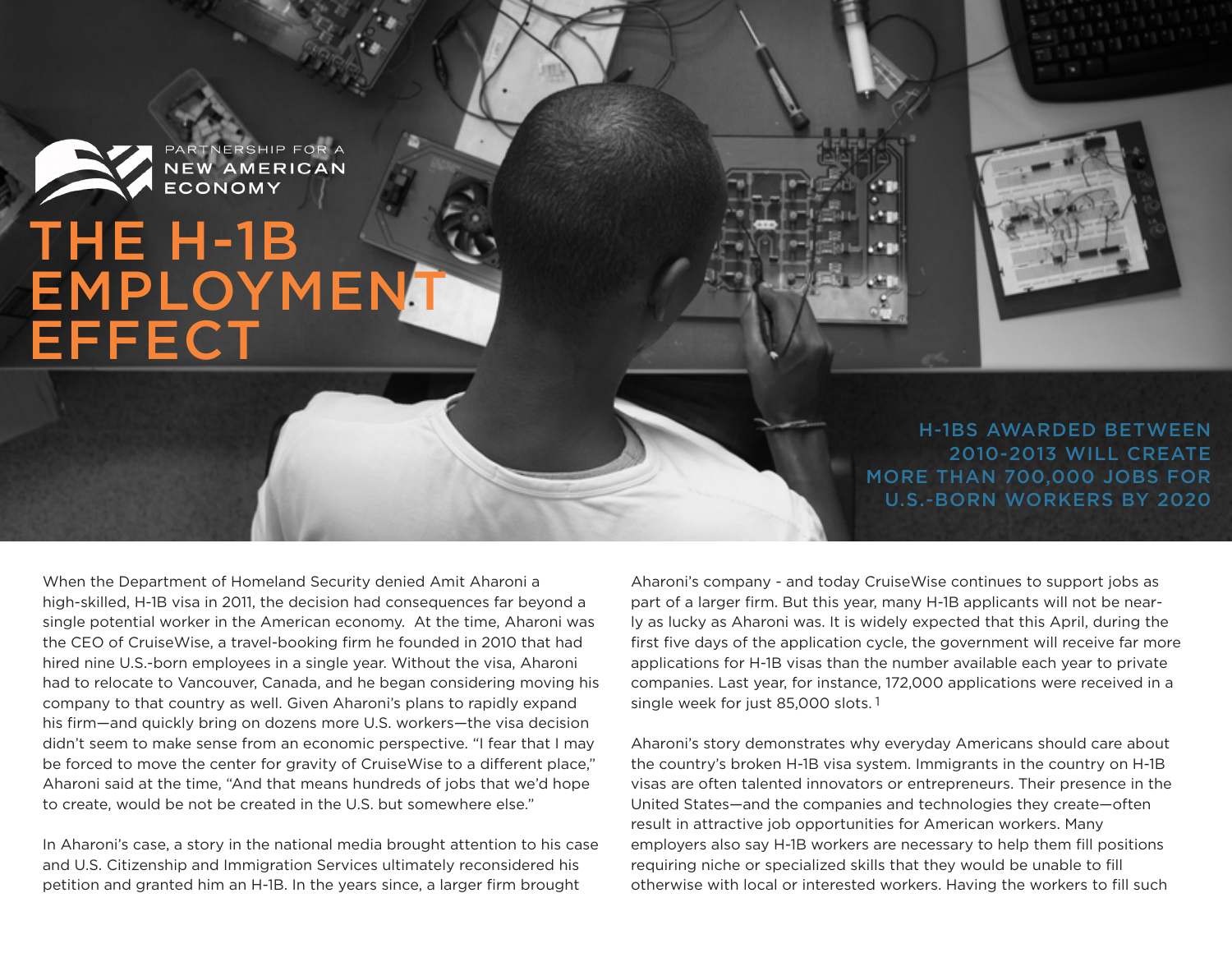jobs allows American employers to continue basing individual operations or offices in the United States, a move that creates jobs at all levels—from the engineers and computer programmers based in American offices to the secretaries, HR staff, and mailroom employees that support them.

This fact that H-1B visa holders actually create—not take away—jobs from Americans has been widely supported in the literature. A 2013 paper written by professors at Harvard University looking at the 1995 to 2008 period found that 1 additional young, high-skilled immigrant worker hired by a firm created 3.1 jobs for U.S.-born workers at that same company during the period studied.<sup>2</sup> Other academics have tied each H-1B visa award or labor request with the creation of four <sup>3</sup> or five  $^4$  American jobs in the immediate years that follow. In this brief, we rely on a more conservative estimate of the impact of the H-1B program on the American workforce. Specifically, our brief uses a 2011 report produced by the Partnership for a New American Economy and the American Enterprise Institute that found that every 1 additional H-1B visa awarded to a state was associated with the creation of 1.83 more jobs for U.S.-born workers in the following seven years. 5

In this brief, we rely on data PNAE obtained through a Freedom of Information Request that allows us to see how many H-1B visas were awarded to each state in the 2010-2013 period. Using those state totals, we apply the PNAE study finding detailed above—that every 1 H-1B visa awarded to a state translates into 1.83 jobs for native-born workers in the seven years that follow—to estimate how many jobs the 2010-2013 H-1B visa awards will create in our economy by 2020. Our findings show that the H-1B program, and the skilled workers it brings, results in a valuable stimulus for our economy by creating jobs for U.S.-born workers. Although the available data allows us to analyze the impact of just four years worth of H-1B visa awards, the impact those visa holders will have expanding employment in the coming decade is quite dramatic. Workers who received H-1B visas from 2010-2013 will create more than 700,000 jobs for U.S.-born workers by 2020.

1 Maurer, Roy. 2014. "51% of FY 2015 H-1B Petitions Rejected in USCIS Lottery," SHRM, April 14.

- 2 Madeline Zavodny. "Immigration and American Jobs." Partnership for a New American Economy and American Enterprise Institute, New York, NY. 2011. http://www.renewoureconomy.org/wp-content/uploads/2011/12/NAE\_ Im-AmerJobs.pdf
- 3 Matthew J. Slaughter. "Job Clocks Backgrounder." Hanover, NH, 2013. (available online).
- 4 "NFAP Policy Brief: H-1B Visas by the Numbers." National Foundation for American Policy, Washington, DC, March 2009.
- 5 Madeline Zavodny. "Immigration and American Jobs." Partnership for a New American Economy and American Enterprise Institute, New York, 2011. (available online).

## FIGURE 1 BY 2020, THE H-1B VISAS AWARDED FROM 2010 TO 2013 WILL HAVE CREATED A MEANINGFUL NUMBER OF JOBS FOR U.S.-BORN WORKERS IN EVERY STATE



In some states, the impact of recent H-1B awards over the next decade will be particularly notable. In California, for instance, a state that received more than 64,000 H-1B visas for new workers from 2010 to 2013, more than 118,000 new jobs will be created for U.S.-born workers by 2020. Texas will gain almost 81,000 new jobs. All together, 15 states will see more than 10,000 jobs created in their economy by 2020 as a direct result of the 2010-2013 H-1B visa awards. Of these, four states will see more than 50,000 jobs created for U.S.-born workers.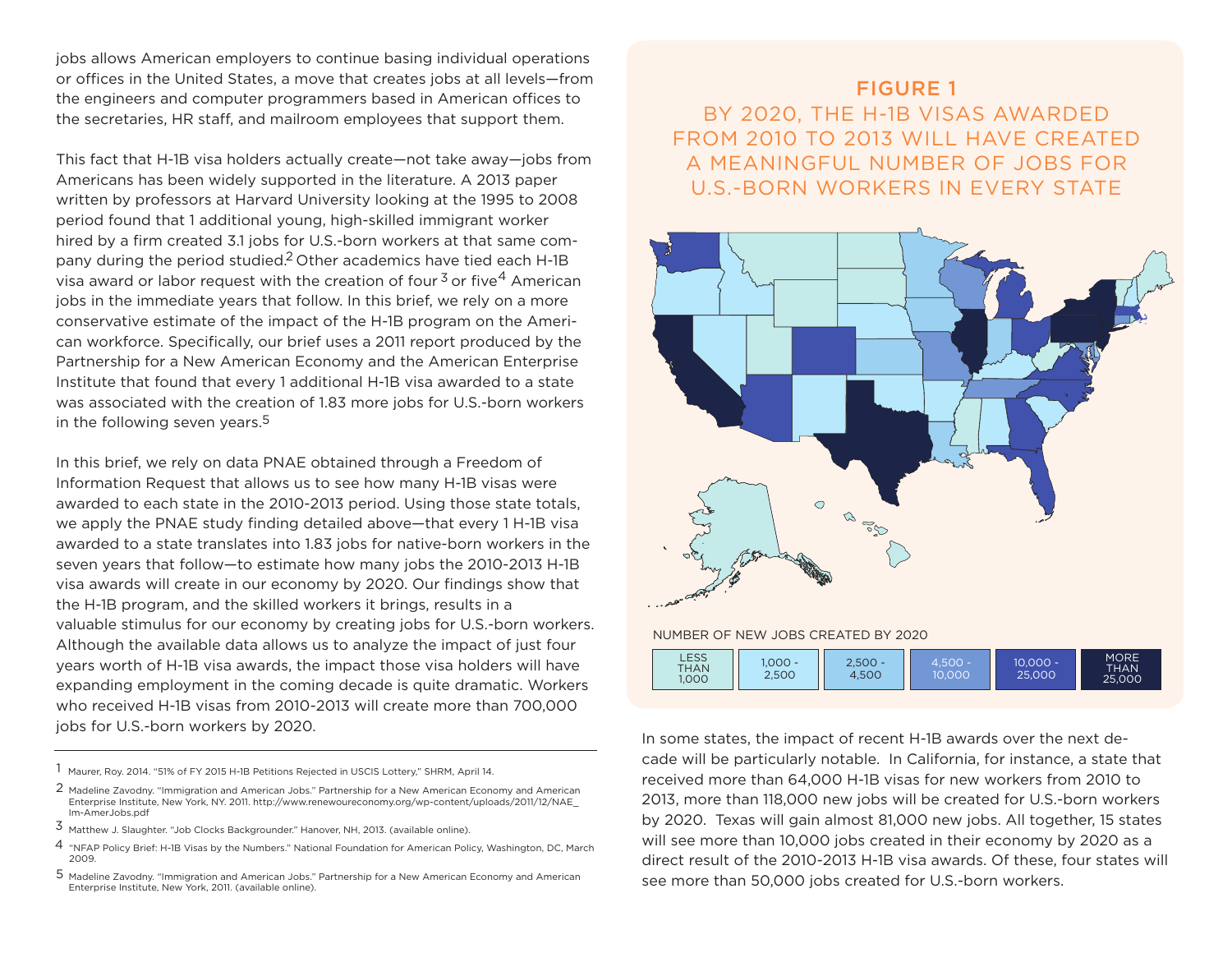

The job creation story also is good news for some areas not typically thought of as centers for high-tech industry, particularly some of the Rust Belt states. Pennsylvania, for instance, was awarded almost 14,000 new H-1B visas during the time period considered in this brief. Those visa awards will translate into more than 25,000 new jobs for American workers by 2020. Similarly, Michigan's U.S.-born workforce will gain almost 22,000 new jobs by 2020. The figures are similar in Virginia, Washington, North Carolina, and Florida.

While this report demonstrates the valuable role that recent H-1B visa awards will play expanding employment and job opportunities for U.S.-born workers in the next five years, the current state of the H-1B program indicates there is much work left to be done. The large unmet demand for visas among companies means that many employers will not get the talent they need in this year's H-1B visa lottery. For many employers this may slow expansion of their firms—or force them to eventually move some of their

operations elsewhere, once again depriving U.S.-born workers of attractive jobs in our innovation-driven economy.

Mat Ellis, the CEO and founder of Cloudability, a Portland, Oregon-based cloud-computing firm, knows this dilemma very well. In 2011, one of his most promising early-stage employees—a U.S. educated product manager – was forced to leave the United States when she was unable to obtain an H-1B visa. Ellis says without her, a superior had to do much of her work, slowing down the ability to expand in its earliest years. Today he has 40 employees at the firm based in America, but says if he grows much beyond 100 people he will likely open up a second office in another country where he can more easily sponsor and retain talent. "The United States is the best place in the world to find investment capital and support," Ellis says, "but our immigration policies are making it so we're not the best place anymore to find the workers you need to really grow a business."